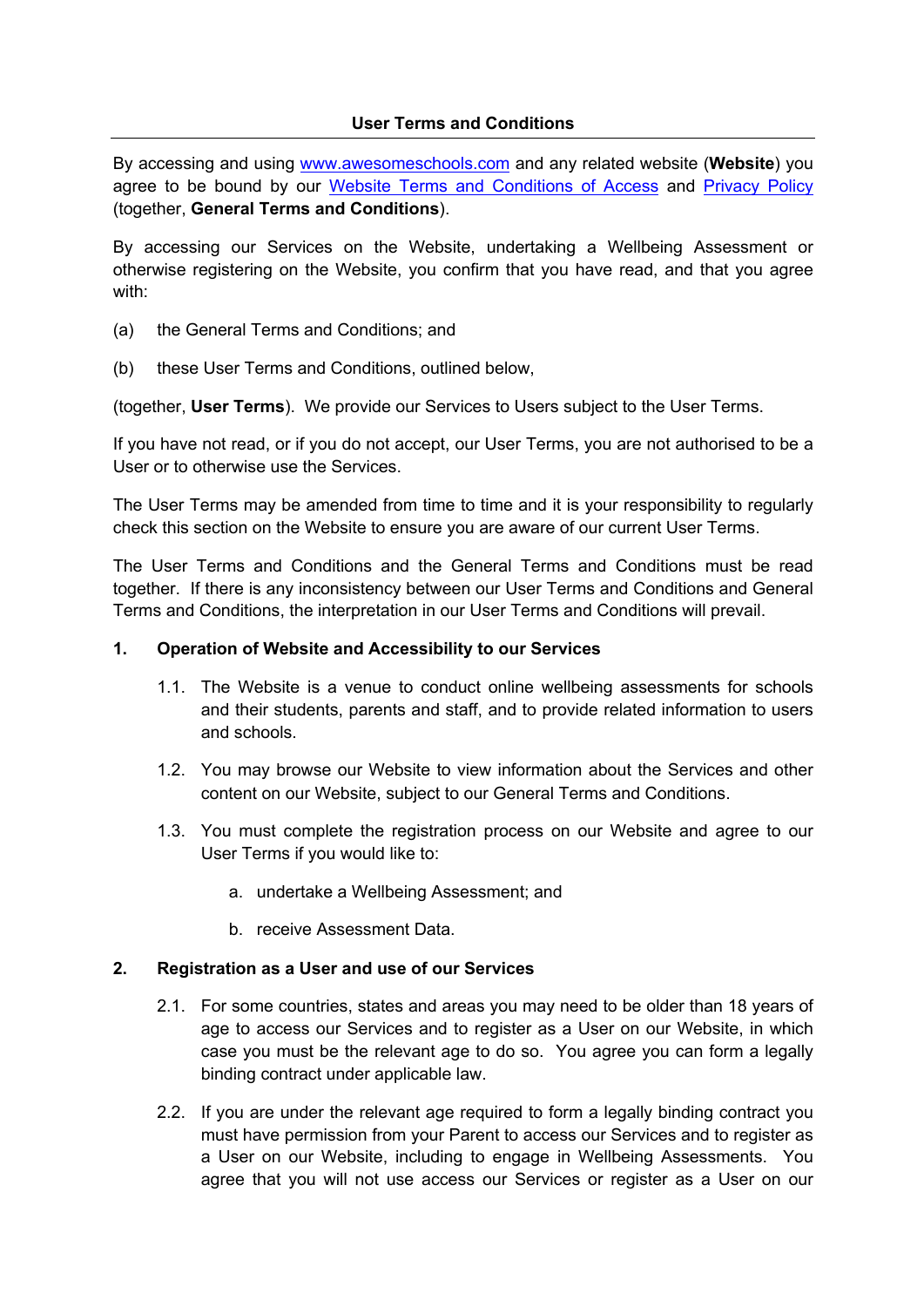Website (including to engage in Wellbeing Assessments) unless you have permission from your Parent.

- 2.3. An account may only be set up in the name of an individual person and you as the individual must be responsible for that account and only you may access our Services. Your account is non-transferable.
- 2.4. When registering as a User on our Website, you must provide all the information we ask for.
- 2.5. You confirm and warrant that the information you provide to us (during the registration process and process of accessing our Services or undertaking a Wellbeing Assessment) is current, complete and accurate at the time you provide it, and you agree to maintain and update the data as required to keep it so.
- 2.6. Please see our Privacy Policy for details about how we collect, use, and in what circumstances we disclose, your personal information.
- 2.7. When you register on our Website you will be assigned a password or you will need to choose a password that meets our password requirements. You agree to keep your password confidential. You are fully responsible for all use of your account and your access to our Services, including the access or use of your account by others and you will be liable for all use of your account if that use breaches the User Terms. Any instruction issued or data provided using your email, account or password will be deemed to be an instruction or posting by you and may be acted upon accordingly. You agree to notify us immediately of any unauthorised use of your account or any other breach of security. Upon your notification we will cease to rely on that password.
- 2.8. Registration with us as a User is a privilege and we may cancel, suspend or restrict your registration at any time should you fail to follow our User Terms. We may cancel your registration at our discretion without cause. If we suspend, terminate or restrict your registration you will be prohibited from using the Website (or, where we restrict your use of the Website, you will be restricted to using the Website in the manner we dictate) and/or applying for a new registration.

#### **3. Wellbeing Assessments**

- 3.1. Once you have registered as a User, and subject to what the School has chosen to provide or allow, you will be able to engage in Wellbeing Assessments.
- 3.2. The User Data you provide when engaging in a Wellbeing Assessment will allow us to assess your wellbeing, with reference to the questions you answer and the general data we have.
- 3.3. We will retain and may disclose to others your User Data that does not personally identify you. This is so we can analyse the data and provide reports on an aggregate basis.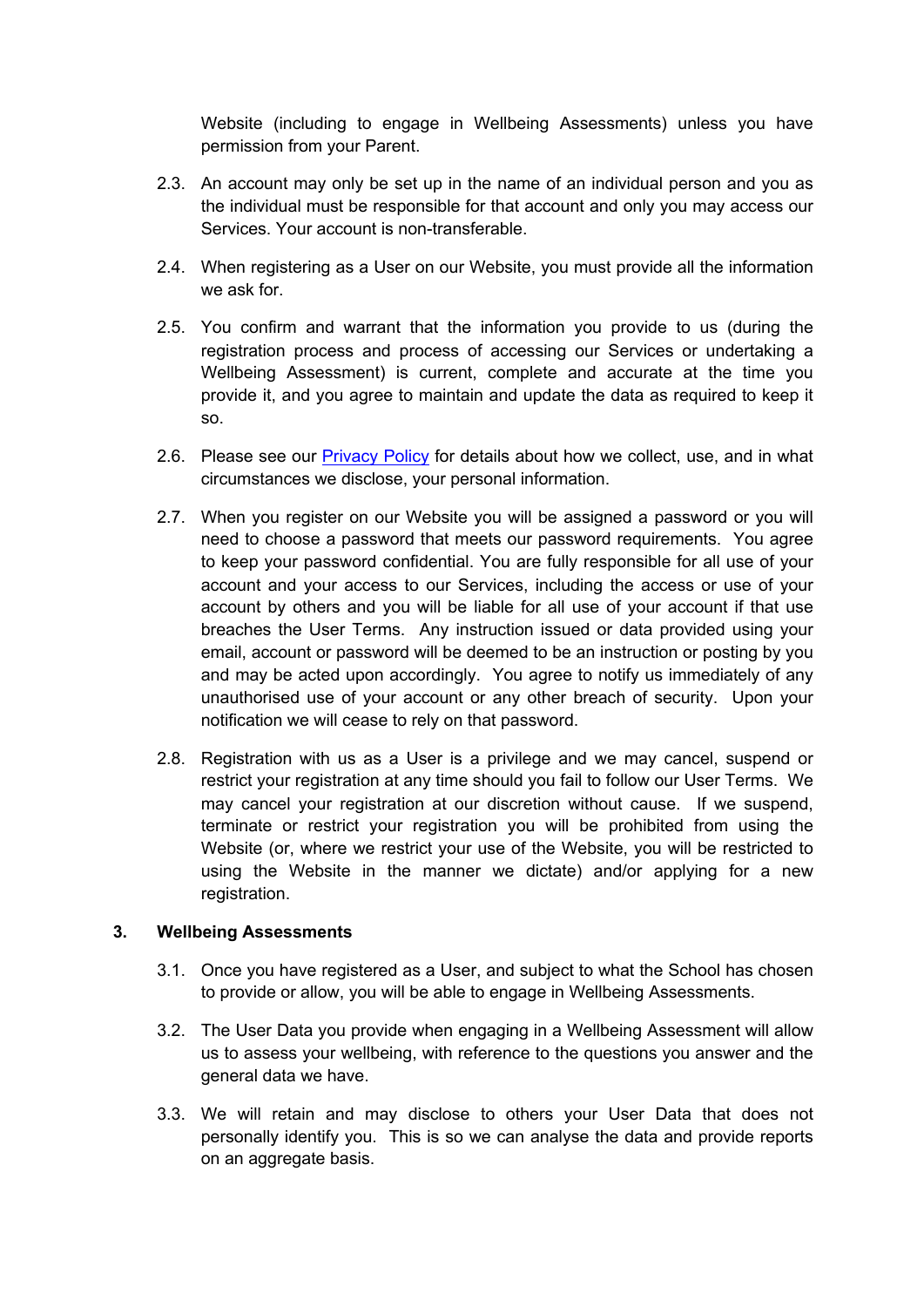- 3.4. We will not disclose to the School your User Data that personally identifies you unless the School requires this and you have consented to this.
- 3.5. You will receive a report about your Wellbeing Assessment. The School will also be provided with a report about your Wellbeing Assessment, subject to clauses 3.3 and 3.4 above. The School may receive the report about your Wellbeing Assessment before you do to give the School an opportunity to discuss your report with you one-on-one.

# **4. Change in Services and Cancellation**

- 4.1. We may change or tweak our Services from time-to-time as we see fit. We may stop providing our Services, or certain Services, from time-to-time as we see fit.
- 4.2. We may cancel, suspend or restrict your registration or access to Services at any time should you fail to follow our User Terms, or otherwise at our sole discretion.
- 4.3. You may cancel your registration at any time. On termination of your registration for any reason, you will no longer be able to use or access our Services.

# **5. User Data**

- 5.1. You warrant that all User Data provided to us is true, complete and accurate and is not in breach of our General Terms and Conditions or any Third Party rights and is otherwise not objectionable, defamatory, obscene, harassing, threatening, incorrect, misleading or unlawful in any way.
- 5.2. You agree to promptly update any changes to your User Data, including your contact details so that we can contact you as needed.
- 5.3. You acknowledge that we cannot provide you with our Services if we do not have the correct information about you, including your contact details.
- 5.4. We acknowledge that you are the owner, or an authorised licensee, of all IP Rights vesting in your User Data. You grant to us a royalty-free, non-exclusive, worldwide licence to use the User Data to provide Services to you and to gather and provide Assessment Data.

#### **6. AWE Content and IP Rights**

- 6.1. You may view or otherwise use AWE Content, provided:
	- a. you do not share it with anyone else unless we approve this;
	- b. you only use it for the purpose for which it was provided to you; and
	- c. you otherwise only use it in compliance with these User Terms.
- 6.2. You acknowledge that we are the owner, or an authorised licensee, of all IP Rights vesting in the AWE Content. You may not reproduce or replicate any part of the AWE Content.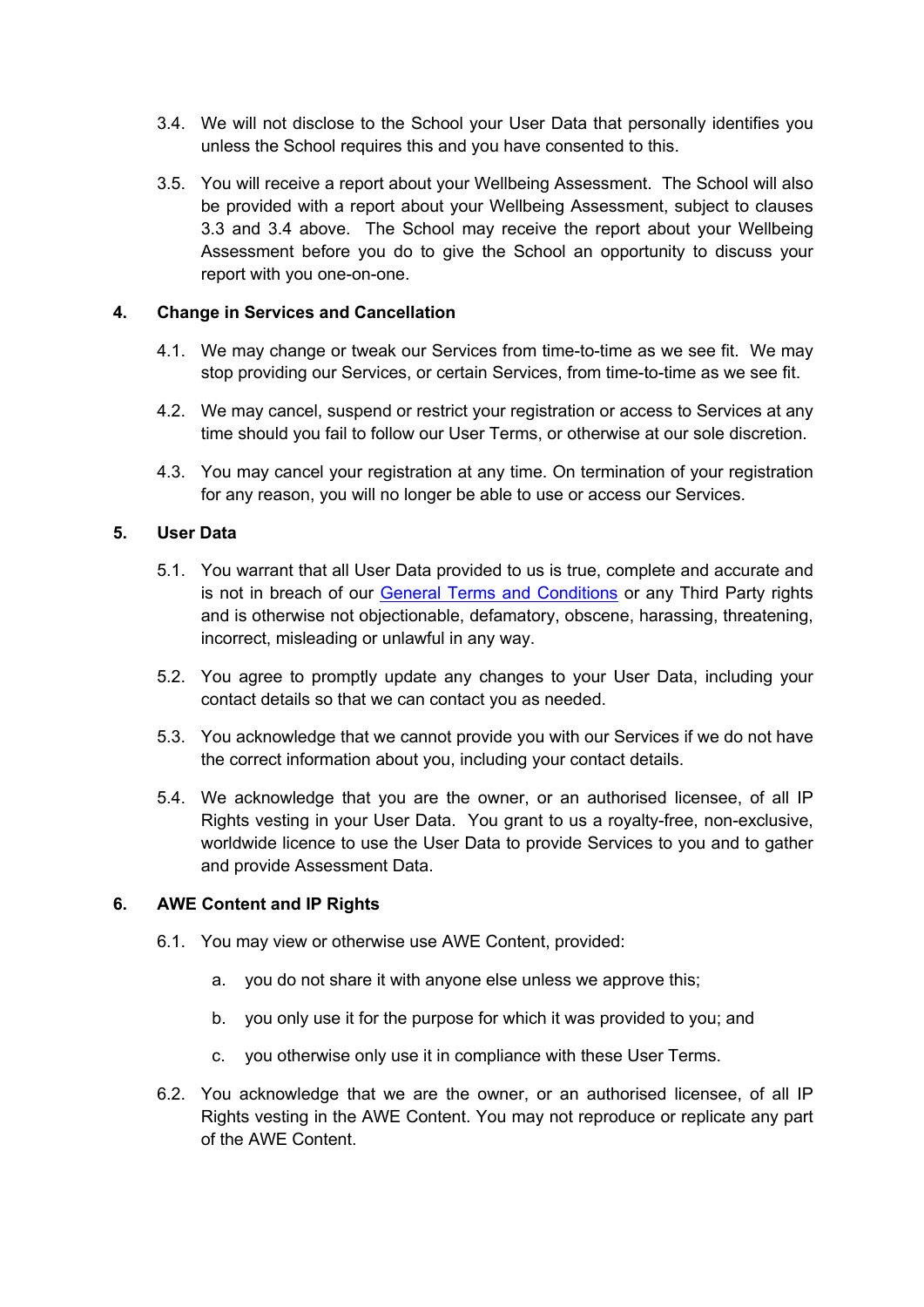6.3. Your use of the Website or the Services does not provide you with any IP Rights in relation to the Website or the AWE Content (including improvements made to the AWE Content during the process of us providing Services to you).

# **7. Liability**

- 7.1. You are entirely responsible for what you do with our Services and the Assessment Data. To the fullest extent permitted by law, we exclude all liability and responsibility related to your use of our Services and Assessment Data, what you do with them, and any issues you (or any other person, directly or indirectly) suffer while using our Services or related to such use.
- 7.2. You acknowledge that we are not liable and we take no responsibility for any dealings between you and the School. We are not a party to any such dealings and do not act as an agent or representative for any you or the School.
- 7.3. Although AWE Content is presented in good faith, we make no warranty or representation about the accuracy or completeness of AWE Content. To the fullest extent permitted by law, you agree we will not be liable for any damage, loss, claim or expense suffered as a result of reliance on the AWE Content we provide.
- 7.4. To the fullest extent permitted by law, we exclude all liability and responsibility we may have to you or to any other person under or in connection with these User Terms, the Services or provision of AWE Content. This exclusion applies regardless of whether such liability arises in contract (including breach of implied warranty), tort (including negligence), equity, breach of statutory duty or otherwise, and includes liability for any incidental, consequential, exemplary, special, or indirect damages (including loss of profits, revenues, data and/or use).
- 7.5. Nothing in these User Terms limits rights you may have under the New Zealand Consumer Law relating to the Services we provide. However, if you are a business or if you are located outside of New Zealand, you agree that the New Zealand Consumer Law does not apply to you.
- 7.6. Nothing in these User Terms limits rights you may have under other applicable laws outside of New Zealand relating to the Services we provide. However, if you such laws can be contracted out of, you agree that such laws do not apply to you with respect to our Services.
- 7.7. Our inclusion of links to other sites does not imply any endorsement, approval or recommendation of, or responsibility for, the contents, operations, products or operators of those sites. We take no responsibility for any damage or harm arising out of the inclusion of such links.
- 7.8. As with any use of online services to provide, upload, store or transmit information, there is a risk of unauthorised access or use of that information by others. You agree you bear the risk that any confidential information included in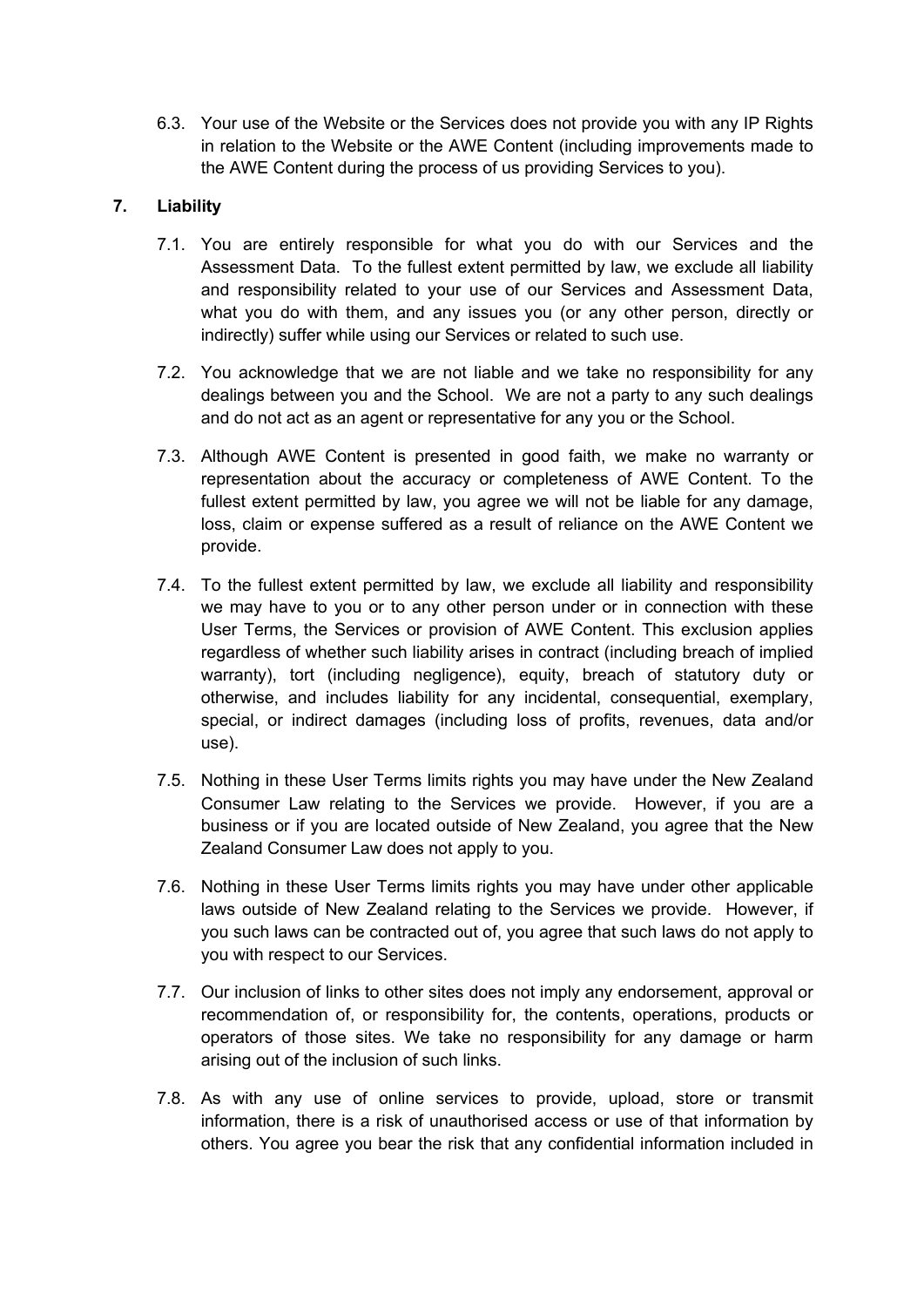User Data, including personal information, could be improperly used or disclosed by any other person and you agree that we are not liable for this.

- 7.9. We take no responsibility for system unavailability or for any loss that is incurred as a result of the Website or Third Party software or services being unavailable. Further, you agree we assume no responsibility or liability for the corruption of any Content.
- 7.10. You must take your own steps to ensure that the process which you employ for accessing our Services does not expose you to the risk of viruses or other forms of interference which may damage your computer system or expose you to credit card fraud, which you are responsible and liable for.
- 7.11. We make no representation or warranty that the AWE Content is appropriate for use in all countries or that such content satisfies the laws of any country (including New Zealand). If you choose to use AWE Content, you do so of your own initiative.
- 7.12. You must take reasonable steps to mitigate any loss, damage, cost or expense you may suffer or incur arising out of anything done or not done in connection with these User Terms. We will not be liable for any liability caused by your failure to mitigate any loss, damage, cost or expense.
- 7.13. Where we are unable to limit liability under these User Terms due to an applicable law, you agree that our liability will be limited to the amount you paid us in the preceding three months for the relevant Services.

#### **8. Indemnity**

You agree to indemnify and hold us and our officers and employees harmless from any claims, actions, costs (including legal costs), expenses or losses arising (directly or indirectly) out of:

- a. your breach of any of the User Terms;
- b. any transactions with any Third Parties, including Third Party Sites;
- c. any User Data you upload or provide to us;
- d. your use of the Services;
- e. any failure or delay by you to meet your obligations in respect of any dealings with the School;
- f. any reliance by you on AWE Content;
- g. any technical errors or corruption of data on the Website or software required to use the Services; or
- h. reliance by us or any Third Party upon any acts carried out, requests made, or information provided through the use of your account.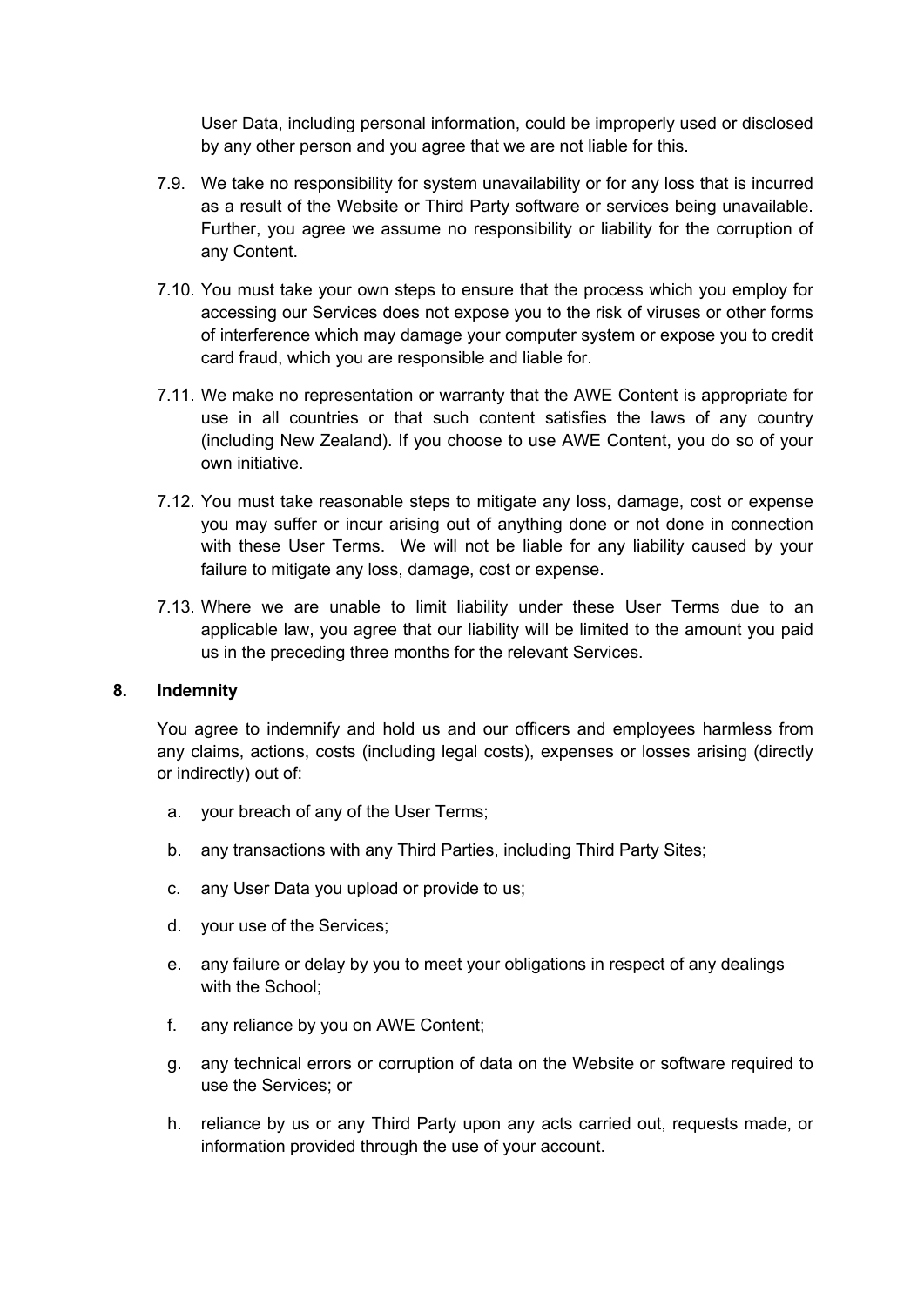## **9. Dispute Resolution**

- 9.1. If you are unhappy with us or our Services for any reason, we would like to be the first to know. You may do so by contacting Michael Parker, by email: michael.parker@awesomeschools.com.
- 9.2. Where any dispute arises between us, we (you and us) agree to in good faith use best endeavours to attempt to resolve the dispute amicably through negotiation or other informal means before pursuing any further formal action.

#### **10. No Waiver**

No failure or delay by us to exercise any right or remedy provided for under the User Terms, or by law, will constitute a waiver of that or any other right or remedy, nor will it preclude or restrict the further exercise of that, or any other, right or remedy.

#### **11. Assignment**

We may, at any time, and without the need for further consent from you, assign or transfer all or any of our rights or obligations under these User Terms to any person or party. You may not assign or transfer any of your rights or obligations under these User Terms to any other person without obtaining our prior written consent.

#### **12. Severability**

If any portion of these User Terms is deemed to be invalid, illegal or unenforceable the remaining provisions will remain in full force and effect.

## **13. Third Parties**

These User Terms do not confer a benefit on any person who is not a party to the agreement.

## **14. Entire Agreement**

These User Terms supersede all previous conditions, understandings, commitments, agreements and representations whatsoever whether verbal or written and constitutes the entire agreement between you and us relating to the subject matter of these User Terms.

#### **15. Applicable Law**

- 15.1. These User Terms are governed by and will be construed in accordance with the laws of New Zealand.
- 15.2. You submit to the non-exclusive jurisdiction of the courts of New Zealand.

#### **16. Variation**

No variation of these User Terms will be effective unless it is in writing.

## **17. Further Information**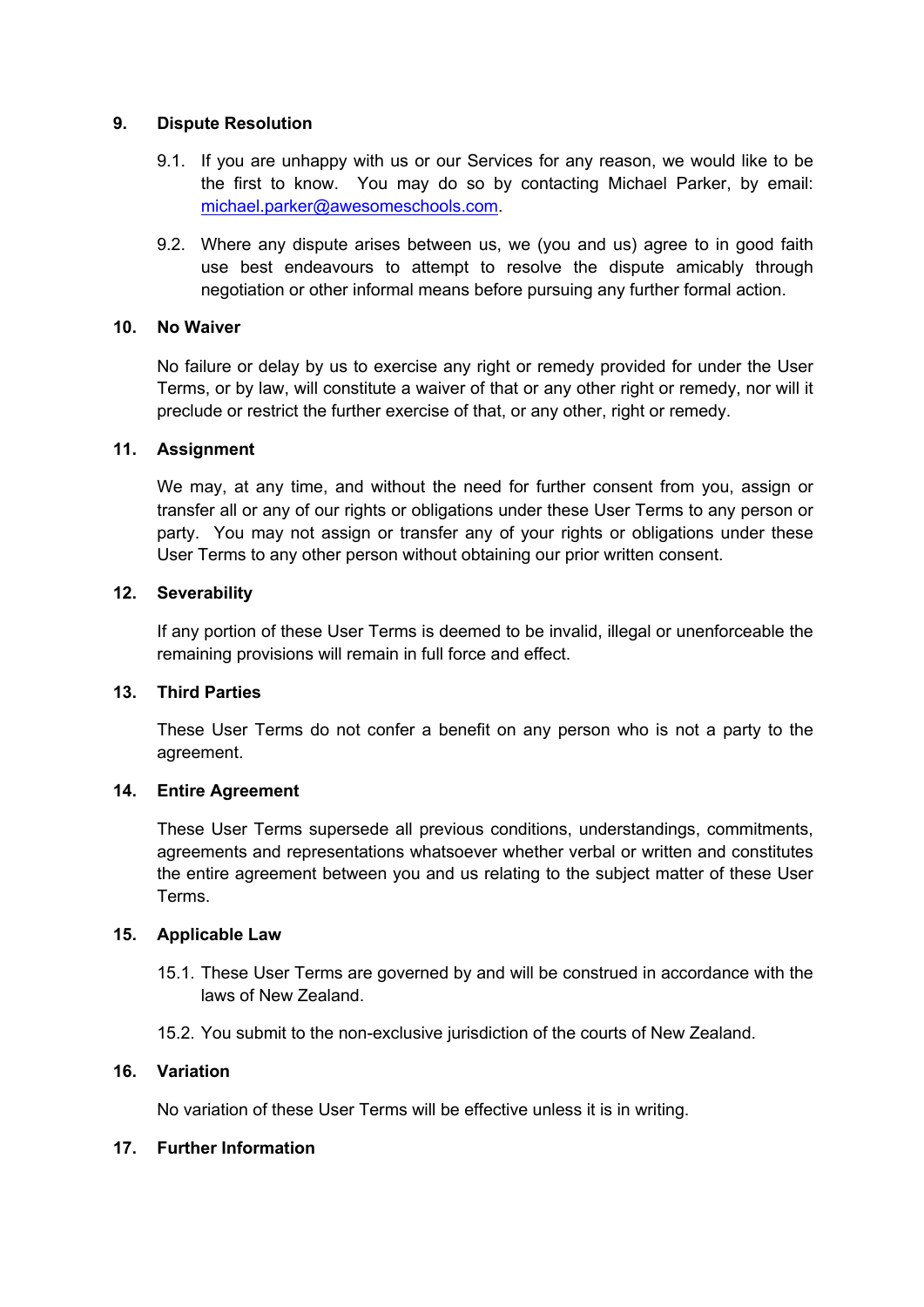If you require any further information, or if you have an issue or complaint, please contact Michael Parker, by email: michael.parker@awesomeschools.com.

#### **18. Definitions**

- 18.1. Assessing Wellbeing in Education Pty Ltd (**AWE**), the owner of the Website, business and related IP Rights, may refer to itself as "we", "our", "us" or "it" throughout any page of the Website, including the User Terms.
- 18.2. **You**, as a User of the Website, may be referred to as "you", "Student", "Parent" or "Staff".
- 18.3. In the General Terms and Conditions, the following words have the meanings set out below:

**Assessment Data** means all data collated by AWE and/or provided by AWE to the School and/or Users relating to results of Wellbeing Assessments completed by Users.

**AWE Content** means any any text, graphics, user interfaces, visual interfaces, photographs, videos, trade marks, logos, sounds, music, artwork, computer code and other material or data developed, used, provided or displayed by us on the Website or as part of our Services, including Wellbeing Assessment questions and format and Assessment Data.

**Content** means AWE Content or User Data.

**IP Rights** means any trade marks, copyright and all other intellectual property rights, including as subsists in the Content.

**Parent** means a parent or guardian of a Student and that has completed our Parent Registration Process and has agreed to be bound by our User Terms.

**Parent Registration Process** means the registration process for Parents as provided for on the Website, which includes provision of all information requested by AWE and acceptance of the User Terms.

**School** means a school that you are connected with that has engaged us to provide our Services and that has allowed you to register for our Services and undertake Wellbeing Assessments.

**Services** means the services advertised or provided on the Website which AWE has agreed to provide the School.

**Staff** means staff members of the School and that have completed the Staff Registration Process.

**Staff Registration Process** means the registration process for Staff as provided for on the Website, which includes provision of all information requested by AWE and acceptance of the User Terms.